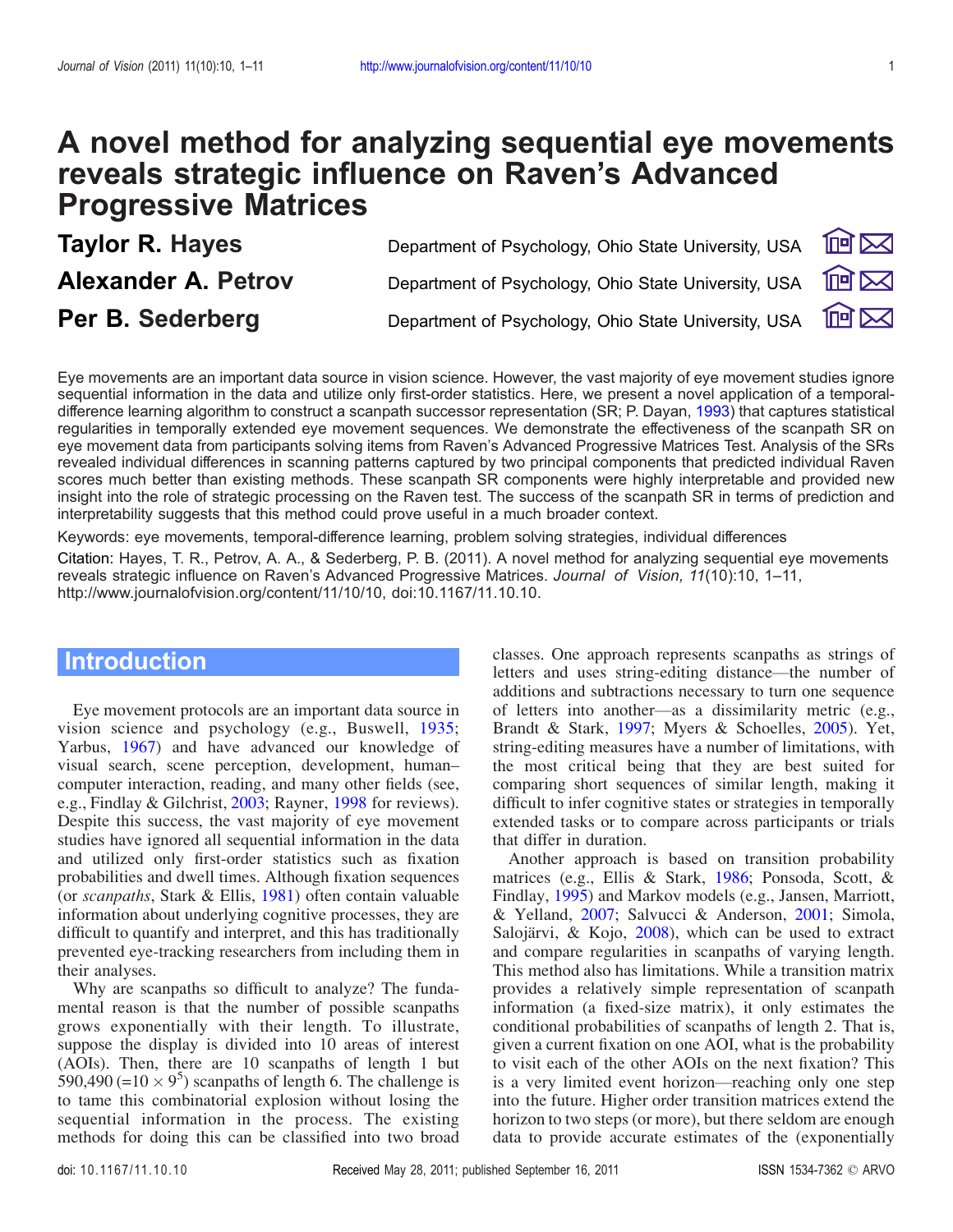<span id="page-1-0"></span>growing number of) higher order probabilities. Hidden Markov models (HMMs, e.g., Rabiner, [1989](#page-10-0)) deal with the combinatorial explosion by factoring the joint probability density into smaller, more manageable pieces using conditional independence assumptions. When these assumptions are met, HMMs have been applied successfully in eye movement data analysis (e.g., Cagli, Coraggio, Napoletano, & Boccignone, [2008](#page-9-0); Salvucci & Anderson, [2001;](#page-10-0) Simola et al., [2008](#page-10-0); van der Lans, Pieters, & Wedel, [2008\)](#page-10-0) and active computer vision (e.g., Rimey & Brown, [1991\)](#page-10-0). The factorization is formalized in a graphical model whose parameters are then estimated from data via sophisticated algorithms such as Markov chain Monte Carlo (e.g., Scott, [2002;](#page-10-0) van der Lans et al., [2008](#page-10-0)). This makes the development of an HMM a slow and laborious process that requires domain knowledge and considerable expertise. This method seems ill suited for exploratory data analysis in domains where the underlying factorization is not known.

The present article pioneers the use of reinforcement learning algorithms to capture temporally extended sequential information in eye movement protocols. We present a novel application of a temporal-difference learning algorithm (Sutton, [1988;](#page-10-0) Sutton & Barto, [1998](#page-10-0)) to construct a successor representation (SR; Dayan, [1993](#page-9-0); White, [1995\)](#page-10-0) of an eye movement sequence that keeps the simplicity of the fixed-size transition matrix and extends the event horizon. The key idea is that upon observing a transition from one AOI to another, instead of simply updating the transition probability from the first to the second AOI, we associate the first AOI with the second AOI and all expected subsequent AOIs based on prior visits to the

second AOI. This is equivalent to learning to predict future scanpaths based on past scanpaths. After traversing the entire fixation sequence for a trial, the resulting SR can be conceptualized as having extracted the statistical regularities in temporally extended scanpaths, collapsing the information into a fixed-size matrix. Specifically, an SR matrix contains, for each AOI, the temporally discounted number of expected future fixations to all AOIs (Dayan, [1993\)](#page-9-0). Given their uniform size, the SR matrices from different observers and/or trials can be analyzed using standard statistical methods to identify significant regularities for various comparisons of interest. The new method is very well suited for exploratory data analysis.

To demonstrate the effectiveness of the scanpath SR as an exploratory tool, we apply this method to discern individual differences in problem solving strategies on a benchmark test of fluid intellectual ability, Raven's Advanced Progressive Matrices (APM; Raven, Raven, & Court, [1998\)](#page-10-0). The Raven APM is a geometric analogy test with excellent psychometric properties (Brouwers, Van de Viver, & Van Hemert, [2009\)](#page-9-0) that has, for 70 years, been a popular and trusted instrument in clinical (e.g., Soulieres et al., [2009\)](#page-10-0), developmental (e.g., Eslinger et al., [2009](#page-9-0)), and cognitive (e.g., Gray, Chabris, & Braver, [2003\)](#page-9-0) psychology. As we report in the [Results and discussion](#page-3-0) section below, the SR analysis allows us to predict individual Raven scores with unprecedented precision from the eye movement data. In the process, the scanpath SR also yields new theoretical insights about Raven problem solving strategies.

We can evaluate scanning patterns to predict Raven scores because both measures correlate with a third, hidden



Figure 1. Example of the Raven problem format and trial sequence. (Left) The problem matrix and the 8 response alternatives are shown with solid lines. The height of the rectangular box around the matrix subtended 9 degrees of visual angle. Eye fixations were assigned to 10 areas of interest (AOIs) as indicated by dotted lines: nine for the matrix cells (top row = 1–3, middle = 4–6, bottom = 7–9) and one for the entire response area. (Right) Each trial had three phases: fixation, solution, and response. Participants fixated for 1 s. Eye movements and verbal protocols were collected during the solution phase. Moving the mouse cursor out of the fixation box triggered the response phase, during which the problem matrix was masked and the participant clicked on their chosen answer. The intertrial interval (ITI) was 200 ms. (This problem was generated by the authors to protect the security of the standardized test.)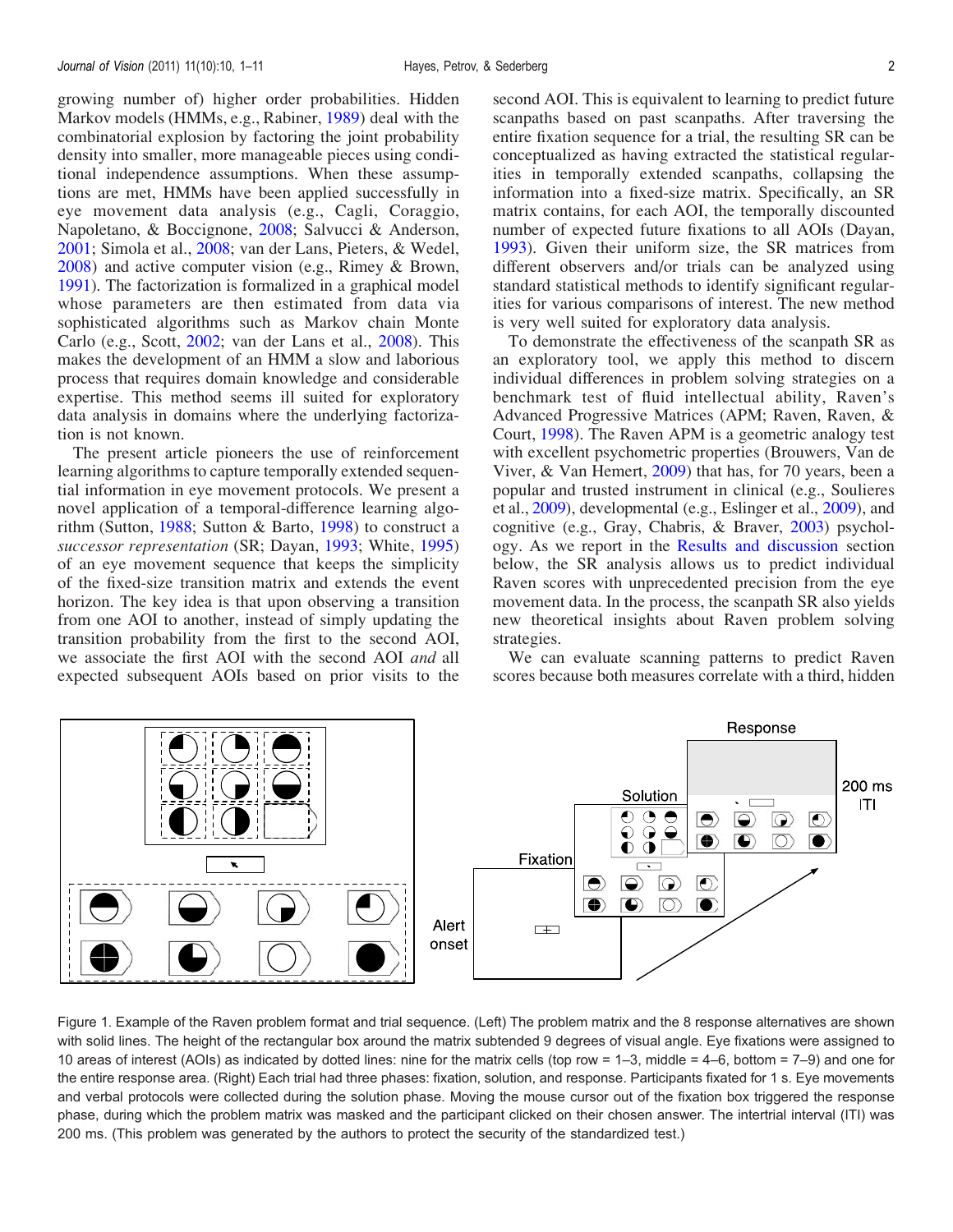<span id="page-2-0"></span>variable strategy. Individuals differ in their problem solving strategies and this is detectable in their eye movements (e.g., Just & Carpenter, [1985\)](#page-9-0). A Raven problem consists of a matrix and 8 response alternatives ([Figure 1](#page-1-0), left). Two strategies are particularly relevant for such problems (Snow, [1980](#page-10-0)). In *constructive matching*, the participant tries to formulate the missing element based exclusively on matrix information, and then looks for that element in the response area. In response elimination, each alternative is inspected in turn and evaluated whether it fits into the empty matrix slot. The former strategy tends to occur in high-scoring individuals and/or easier problems, the latter in low-scoring individuals and/or difficult problems (Bethell-Fox, Lohman, & Snow, [1984](#page-9-0); Vigneau, Caissie, & Bors, [2006\)](#page-10-0). We will show that the scanpath SR identifies the degree to which participants apply each of these two strategies. This can then be used to predict the individual scores on the Raven task.

# Experiment

### Methods

Thirty-five university students with normal or correctedto-normal vision completed 28 problems from Raven's Advanced Progressive Matrices, Set II (Raven et al., [1998\)](#page-10-0) on two separate days approximately a week apart. The participants were paid \$6 per hour plus \$1 bonus for each correct answer. Half of them completed items 2, 4, 6, 9, 10, 11, 16, 17, 19, 21, 23, 24, 26, and 29 on the first session and 1, 3, 5, 7, 12, 13, 14, 15, 18, 20, 22, 25, 27, and 28 on the second. The other half completed the same subsets in the opposite order. The instructions followed the Raven APM Manual guidelines for individual test administration (Raven et al., [1998\)](#page-10-0).

A chin rest was located ,92 cm away from the 21*W* CRT monitor in a darkened room. Each trial began with a brief alert sound and a fixation cross appeared in the middle of the screen [\(Figure 1,](#page-1-0) right). After the participant fixated for 1 s, which allowed for equipment recalibration, the Raven problem appeared and the participant had unlimited time to work on it. A mouse click on one of the responses ended the trial.

Eye-tracking data and "think aloud" protocols (Ericsson & Simon, [1993\)](#page-9-0) were collected on both sessions. Between these main sessions, 23 of the participants completed two additional sessions of paper-and-pencil practice on Raven-like problems (Matzen et al., [2010](#page-9-0)). This manipulation had no statistically significant effect relative to a control group<sup>[1](#page-8-0)</sup> ( $F(2,32) = 0.15$ ,  $p = 0.86$ ). Therefore, we analyzed the test data of all 35 participants together. The paper-and-pencil data and the verbal protocols are beyond the scope of this article.

#### Sequential eye movement analysis

Participants' eye movements were recorded using an Eyelink 1000 desktop eye tracker (SR Research, [2006\)](#page-10-0) at a sampling rate of 1000 Hz. Saccades and fixations were segmented with Eyelink's standard algorithm using velocity and acceleration thresholds (SR Research, [2006\)](#page-10-0). Each fixation was assigned to one of the 10 AOIs depicted in [Figure 1.](#page-1-0) The few  $(1\%)$  fixations that fell outside of the 10 designated areas were ignored. A single AOI (labeled  $R$ ) covered the entire response area so that the spatial layout of the answers could not be used to predict the participants' scores.

We defined a scanpath as the sequence of fixations across the 10 different AOIs on a given trial. The sequences varied widely in length across participants and trials. In an effort to reduce this variability, we clipped 20% from the beginning of each sequence longer than 100 fixations. If the clipped length still exceeded 100, we also clipped 5% from the end. The median length of the clipped scanpaths used in the analyses was 88 fixations (min = 14, max  $\approx$  1000, IQR = 69). The clipping also helped isolate the period of active problem solving, given that the early fixations tended to survey the matrix and the last few verified the chosen answer.

The next step was to calculate the successor representation (SR; Dayan, [1993](#page-9-0)) for each scanpath. We used a temporal-difference learning algorithm to extract longrange statistical regularities from the sequence. The algorithm treats each scanpath as a first-order Markov chain with the 10 AOIs comprising a discrete, finite state space (Dayan, [1993](#page-9-0); White, [1995\)](#page-10-0). The algorithm is incremental and builds a  $10 \times 10$  SR matrix M. The matrix is initialized with zeros and then updated for each transition in the sequence. Consider a transition from state  $i$  to state  $j$ . The *i*th column of the matrix—the column corresponding to the "sender" AOI—is updated according to

$$
\Delta M_i = \alpha (I_j + \gamma M_j - M_i), \qquad (1)
$$

where  $I$  is the identity matrix, each subscript picks a column in a matrix,  $\alpha$  is a learning rate parameter (0  $\le$  $\alpha$  < 1), and  $\gamma$  is a temporal discount factor (0 <  $\gamma$  < 1). In words, upon observing a transition  $i \rightarrow j$ , the set of expected successors  $(M_i)$  for the sender i is updated to include the receiver  $j$  (represented as a unit column vector  $I_i$ ) and the predicted set of successors  $(M_i)$  for the new location *j*, discounted by  $\gamma$ . The latter term is the key to extending the event horizon to encompass both immediate and long-range transitions—it includes the discounted future states in the prediction from the current state. For example, suppose a participant scans the top row of a Raven problem systematically from left to right:  $1\rightarrow 2\rightarrow 3\rightarrow 1\rightarrow 2\ldots$  Then, the successors of location 1 will include *both* location 2 and, weighted by  $\gamma$ , location 3. By contrast, a first-order transition matrix would include only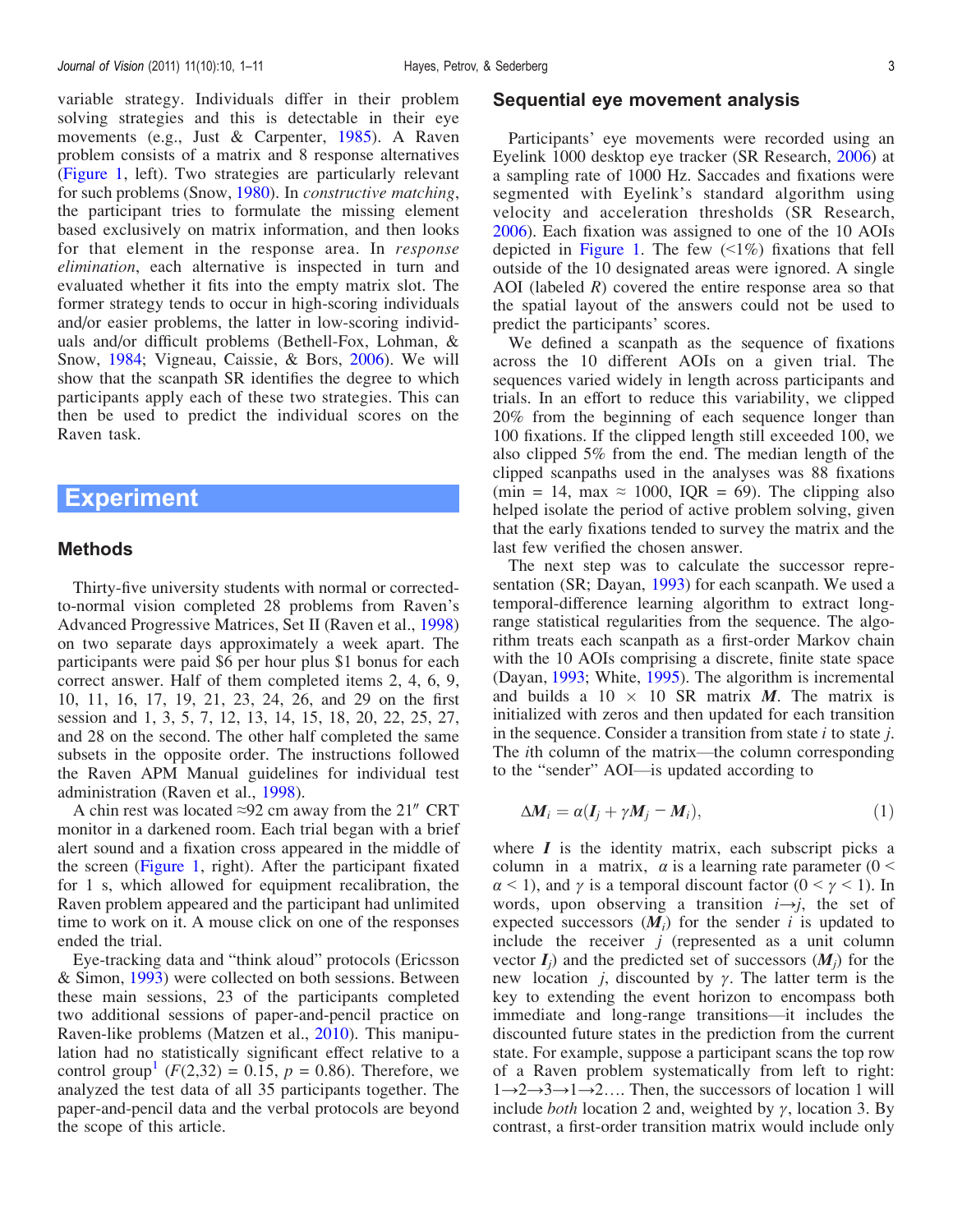<span id="page-3-0"></span>the association between 1 and 2. After traversing the whole scanpath, the estimated SR matrix approximates the ideal SR matrix, which contains the temporally discounted number of expected future fixations on all AOIs (rows), given the participant just fixated on any individual AOI (column). Note that the entries in the SR matrix are not probabilities. They are (discounted, expected) numbers of visits, and thus, the sum across each column of the ideal SR matrix equals

$$
1 + \gamma + \gamma^2 + \dots = \frac{1}{1 - \gamma} \ge 1.
$$
 (2)

[Appendix A](#page-8-0) provides additional technical details.

To summarize, given parameters  $\alpha$  and  $\gamma$ , the algorithm produced one  $10 \times 10$  SR matrix per participant per trial. Averaging across the 28 trials for each participant, we were left with 35 individual matrices. Each matrix summarized the eye fixation patterns of the corresponding participant. To reduce the dimensionality of the space, we performed a principal component analysis (PCA; Everitt & Dunn, [2001](#page-9-0)) of the successor representations. Each SR matrix was reshaped to a vector of 100 features. The whole data set occupied a matrix of size  $35 \times 100$ . Following standard PCA practice, we rescaled each feature (column) so that it had zero mean and unit variance across the 35 participants. The first 20 principal components retained over 90% of the variance in the SR data. Conceptually, these components represent dimensions of individual differences in fixation patterns. They are expressed mathematically as orthogonal basis vectors in the 100-dimensional SR space. Each participant was characterized by 20 projections onto this rotated basis.

Finally, the cumulative Raven score (i.e., the number of correct responses) of each participant was introduced as the target variable of a hierarchical linear regression analysis. The SR projections entered as predictor variables.

We also compared the novel SR method to several regression models with traditional predictors based on AOI dwell times. Following Vigneau et al. ([2006\)](#page-10-0), we explored the following variables: proportional time on matrix (PTM = the dwell time on the matrix area divided by the overall latency), latency to first toggle  $(FT = the time)$ stamp of the first saccade to the response area), overall latency on easy items (LEz), the number of toggles on easy items (NT), the toggle rate on easy items (TR  $=$  NT divided by item latency), and matrix time distribution index (MTDI = the proportional dwell time on cells  $1, 2$ , 4, and 6 minus the proportional dwell time on cells 3, 6, 7, 8, and 9). An item was defined as "easy" if at least 80% of the participants answered it correctly (Vigneau et al., [2006\)](#page-10-0). The first 5 items in each of our test sets met this criterion in our data. PTM, FT, and MTDI were averaged across all 28 items and LEz, NT, and TR across the 10 easy items. Thus, each participant was characterized by 6 measures, which were then used to predict their Raven score.

### Results and discussion

The Raven scores varied between 12 and 27 across the 35 participants ( $M = 21.9$ ,  $SD = 3.7$ ).<sup>2</sup> We performed a hierarchical linear regression to assess how much of this variance can be explained on the basis of the SR principal component projections. Two of the projections correlated very strongly with the scores, whereas the third best predictor was insignificant. Therefore, we used two predictors in all regressions. We implemented a two-tier algorithm to maximize the fit to the Raven scores. In the inner loop, it calculated the SR matrices for given parameters  $\alpha$  and  $\gamma$  [\(Equation 1](#page-2-0)), then calculated the first 20 principal components and the corresponding projections for each participant, picked the two projections that correlated most strongly with the scores, and constructed a linear regression model with these two predictors. In the outer loop, a Nelder–Mead optimization routine searched for  $\alpha$  and  $\gamma$  that maximized the multiple regression coefficient of the inner loop model. The best fit ( $R^2 = 0.56$ ) was achieved with learning rate  $\alpha^* = 0.233$  and discount factor  $\gamma^* = 0.255$ . [Figure 2d](#page-4-0) reports this optimal model. To our knowledge, this is the most accurate prediction of Raven scores based on eye-tracking data reported to date.

In addition to providing an accurate prediction of Raven scores, the two scanpath SR principal components selected for the regression had clear interpretations with respect to participants' strategies. [Figure 2a](#page-4-0) shows the first component, which accounted for the largest proportion (31%) of the variance in the scores. It was also the first PCA component, capturing the strongest individual differences in eye movement patterns. This component is characterized by a prominent diagonal "box" structure [\(Figure 2a\)](#page-4-0). The  $3 \times 3$  red boxes indicate the benefits of systematically scanning within a given row of the problem matrix as opposed to haphazard scanning or column-wise scanning. The positive (red) values "dripping" from each box indicate systematic integration as participants moved from row to row.

The second component, which accounted for another 25% of the variance in the scores, is dominated by a solid blue line across the response area [\(Figure 2b](#page-4-0)). We interpret this solid blue area as an "anti-toggle" component. That is, participants who made fewer toggles from each cell of the problem matrix to the response area achieved higher scores than participants who toggled more frequently.

[Figure 3](#page-5-0) illustrates these two strategies on synthetic data. We generated 28 sequences according to the systematic strategy. Each sequence began with 50 fixations within the 3 AOIs on the first row, followed by 50 fixations within the second row, 50 fixations within the third row, and a few fixations to and from the response area. [Figure 3a](#page-5-0) plots one of those sequences. We calculated 28 SR matrices from these sequences using the optimal parameters  $\alpha^*$  and  $\gamma^*$ . [Figure 3c](#page-5-0) plots the average of these matrices. It represents a "pseudo-observer" who consistently follows the systematic strategy on all trials. The diagonal box structure is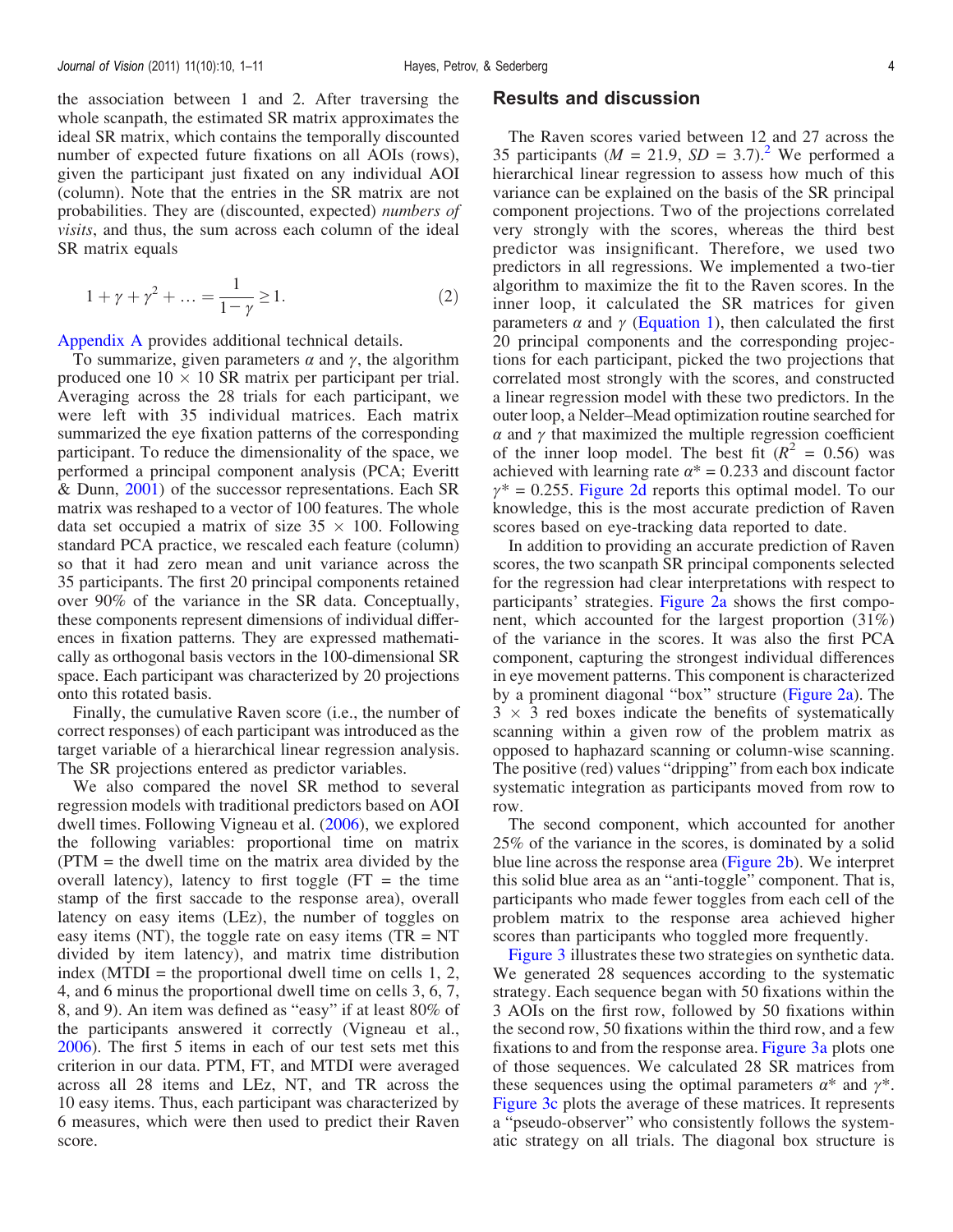<span id="page-4-0"></span>

Figure 2. Principal components, weight matrix, and Raven score prediction for the optimal model described in the text. (a) The first component captures the tendency to scan the problem matrix row by row (as indicated by the  $3 \times 3$  clusters of positive values along the diagonal), whereas (b) the second component penalizes the tendency to toggle to the response area (as indicated by the negative values in the last row). The prediction weight matrix (c) is the sum of these two components, scaled by their respective regression coefficients. The x-axis represents the sender area of interest (AOI) and the y-axis represents the receiver AOI. (d) The predicted versus observed Raven scores for all 35 participants ( $R^2$  = 0.56).

clearly visible (cf. Figure  $2a$ ). Note that the cells along the main diagonal have positive values even though the fixation sequences contained no transitions from any AOI directly back to itself. This illustrates an important difference between the successor representation and a transition probability matrix. Despite the absence of immediate repetitions in the sequence, there are plenty of round-trip scanpaths, which give rise to the positive SR values along the diagonal. We also generated 28 sequences of length 150 according to the toggling strategy. They contained multiple transitions to and from the response area ([Figure 3b\)](#page-5-0). The corresponding trial-averaged SR matrix [\(Figure 3d\)](#page-5-0) has high values along the bottom and right edges, corresponding to scanpaths ending in and starting from R, respectively. [Figures 3f](#page-5-0) and [3g](#page-5-0) plot the deviations from the grand mean ([Figures 3e\)](#page-5-0). This approximates the PCA algorithm, which reorganizes the variance of the individual feature vectors. As our simplified illustration has only two cases, both patterns merge into a single "pseudocomponent" that merely changes sign. The behavioral data set contained 35 cases whose SR matrices mixed the systematic pattern with the toggling pattern (and other idiosyncratic patterns) in different proportions. The SR projections quantify the degree to which these two strategies are expressed in the scanpaths of each individual participant. The systematic projection was positively correlated with the Raven scores, whereas the toggling projection was negatively correlated.

Prior studies have attempted to characterize the constructive matching and response elimination strategies with more traditional dwell time variables. The previous high-water mark was set by Vigneau et al. ([2006](#page-10-0)), who reported  $R^2 = 0.51$  (corrected down to 0.48) for predicting Raven scores with a linear combination of the matrix time distribution index (defined in the [Methods](#page-2-0) section), the number of toggles on easy items, and the latency on easy items. When applied to our data, however, these variables achieved a much lower uncorrected  $R^2 = 0.16$ [\(Table 1\)](#page-6-0). The most that can be achieved with linear regression on any 3 dwell time predictors on our data is  $R^2 = 0.21$  [\(Table 1,](#page-6-0) bottom row).

Apparently, as Vigneau et al. ([2006\)](#page-10-0) acknowledge, these methods of quantifying eye movement data are noisy and thus susceptible to overfitting. This begs the question of how well the scanpath SR would perform on new data. We conducted leave-one-out cross-validation to test the generalization performance of our method. We partitioned the data into a training set of 34 participants and a test set of 1 participant. We ran our two-tier algorithm on the training set. The parameters  $\alpha$  and  $\gamma$  optimized on the training set were then used to calculate the SR matrix for the fixation sequences in the test set. Finally, we calculated the model's prediction of the test Raven score by multiplying the test SR matrix by the weight matrix estimated from the training set. We repeated this process 35 times, testing on the data from each participant in turn. This produced 35 predicted scores, each one based on a model that had no access to the data that were subsequently used to test it. The squared correlation between these crossvalidated predictions and the observed scores was  $R_{\rm cv}^2$  = 0.41. This is a much better estimate of generalization performance than the goodness-of-fit  $R^2$  on the training set (Haykin, [2009](#page-9-0)). The latter is inflated because it reflects not only the genuine regularities in the population, which will generalize to new cases, but also the idiosyncrasies of the training sample, which will not. This explains the drop from  $R^2 = 0.56$  to  $R_{\text{cv}}^2 = 0.41$ . Note that this still is very respectable cross-validated performance, which sets a new benchmark for Raven score prediction. For comparison, the corresponding values for the best model based on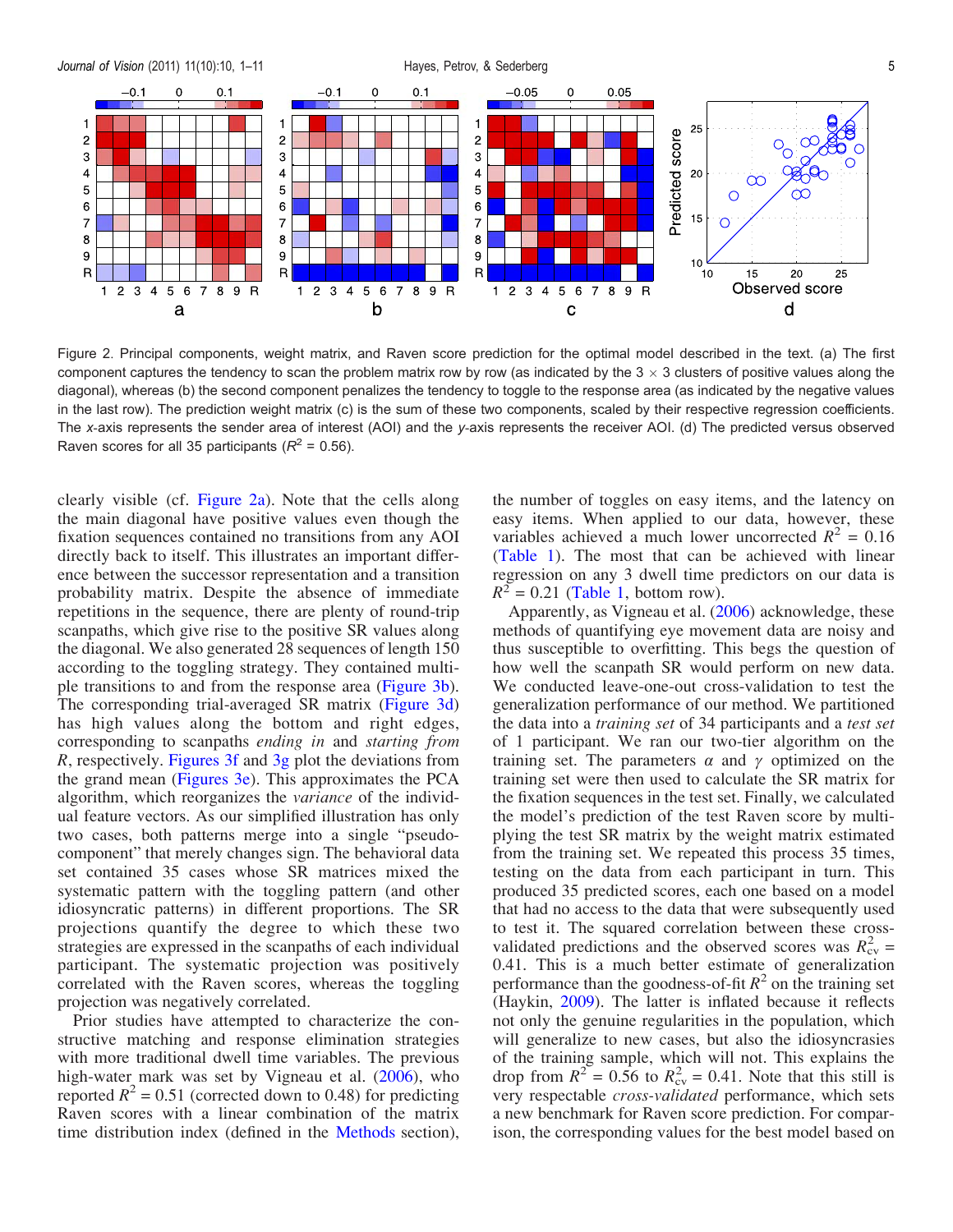<span id="page-5-0"></span>

Figure 3. Synthetic data illustrating the systematic and toggling strategies and their respective successor representations (SRs). Sample fixation sequences generated according to the (a) systematic and (b) toggling strategies. (c, d) The corresponding SR matrices, each averaged across 28 replications. The diagonal box structure in (c) reflects the row-by-row scanning pattern in (a), whereas the bottomheavy matrix in (d) reflects the toggles to the response area. The matrix in (e) is the mean of (c) and (d). (f, g) The deviations from the mean—hence, the negative (blue) values. Compare with [Figure 2.](#page-4-0)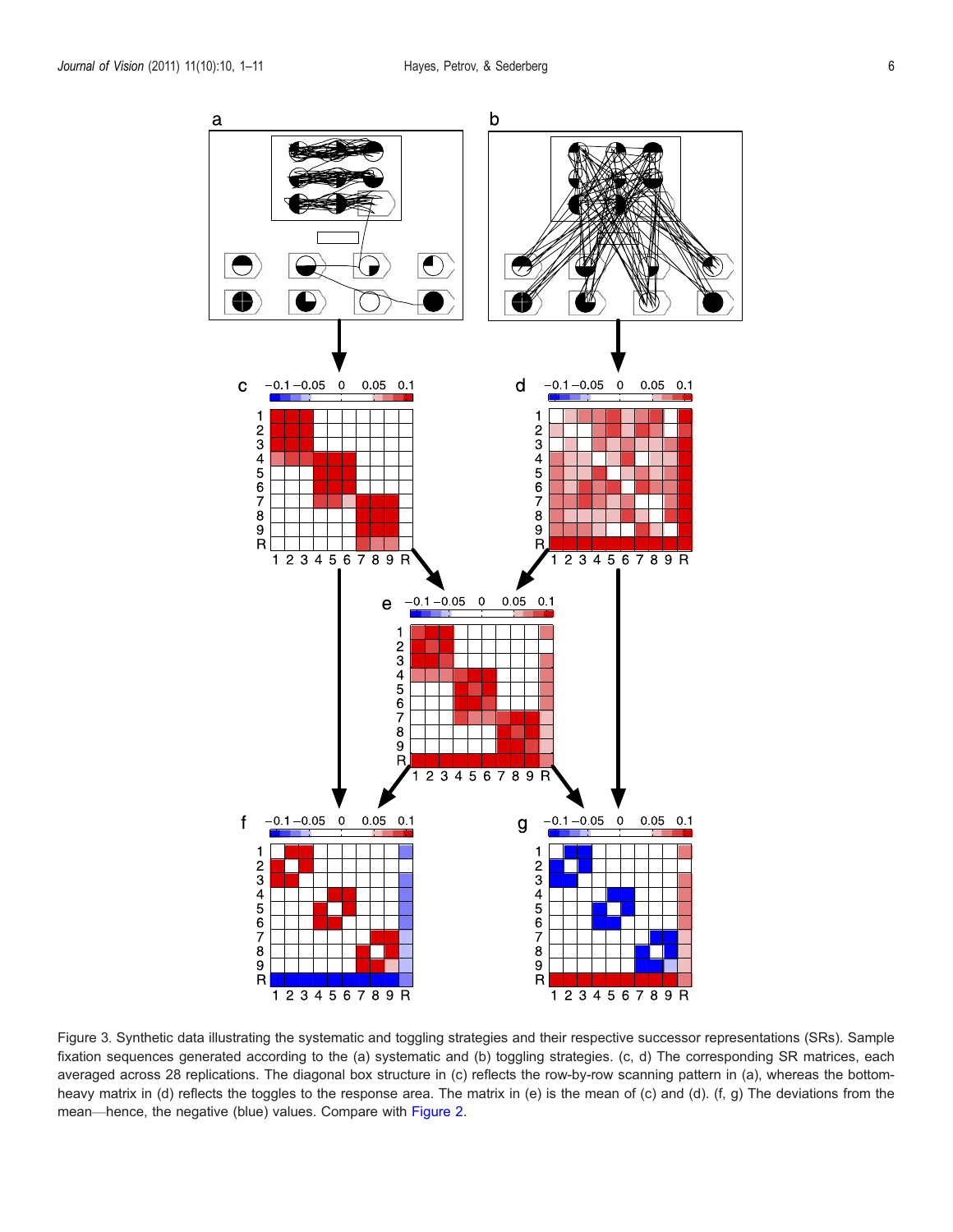<span id="page-6-0"></span>

|                                            | $R^2$ | $R_{c\nu}^2$ |
|--------------------------------------------|-------|--------------|
| Successor representation (with PCA)        | 0.56  | 0.41         |
| Variables used by Vigneau et al. (2006)    |       |              |
| Proportional time on matrix (PTM)          | 0.17  | 0.09         |
| Latency to first toggle (FT)               | 0.02  | 0.01         |
| Latency on easy items (LEz)                | 0.11  | 0.04         |
| Number of toggles on easy items (NT)       | 0.01  | 0.00         |
| Toggle rate on easy items (TR)             | 0.12  | 0.04         |
| Matrix time distribution index (MTDI)      | 0.02  | 0.01         |
| Vigneau et al.'s model (MTDI + NT + LEz)   | 0.16  | 0.03         |
| Best traditional model (PTM + TR + LEz)    | 0.21  | 0.09         |
| Transition probability matrices (with PCA) |       |              |
| First-order transitions, 2 components      | 0.29  | 0.01         |
| First-order transitions, 4 components      | 0.51  | 0.07         |
| Second-order transitions, 2 components     | 0.42  | 0.19         |
| Second-order transitions, 4 components     | 0.57  | 0.26         |

Table 1. Goodness-of-fit  $R^2$  and leave-one-out cross-validated  $R_{c\nu}^2$  for predicting Raven scores from eye movement data. The top line reports the performance of the novel method based on successor representations and principal component analysis (PCA). It is compared to some prominent dwell time variables from the literature (Vigneau et al., [2006\)](#page-10-0) and to first- and second-order transition probability matrices.

dwell time variables were  $R^2 = 0.21$  and  $R_{\text{cv}}^2 = 0.09$ (Table 1). This suggests that the SR algorithm can extract reliable regularities from the data much better than traditional dwell time methods. The SR advantage comes from the sequential information in scanpaths and from the data-smoothing properties of the temporal-difference learning algorithm.

The success of the scanpath SR in cross-validated prediction is also a direct result of the stability of the principal components across folds. The same two componentssystematicity and toggle—were chosen on all 35 crossvalidation folds and were qualitatively indistinguishable from iteration to iteration. Although it is difficult to quantify the component overlap across folds because the two components sometimes switched places, the weight matrices derived from them can be combined linearly. The average weight matrix is shown in Figure 4a and is virtually identical to the weight matrix from the global model trained on all data ([Figure 2c](#page-4-0)). This suggests that the components were not driven by outliers and reflect genuine dimensions of individual differences in scanpath patterns across the majority of observers. The optimized SR parameter values were also quite stable across the 35 folds: mean  $\alpha = 0.236$  (SD = 0.02), mean  $\gamma = 0.259$  (SD = 0.05). The stability of the temporal discount factor  $\gamma$  suggests that the scanpath patterns have regularities with a characteristic time scale.

Finally, we compared the new scanpath SR method to first- and second-order transition probability matrices (Table 1). We began by calculating the first-order transition matrix for each sequence. Averaging across 28 trials produced one  $10 \times 10$  matrix per participant. After reshaping, the first-order data set occupied a matrix of the same size (35  $\times$  100) as the SR data set and was analyzed and cross-validated in the same way. The first 20 principal components retained 89% of the variance in the first-order data. Hierarchical linear regression with 2 components yielded  $R^2 = 0.29$  on the full training set but did not cross-validate ( $R_{\text{cv}}^2 = 0.01$ ). Adding variables to the regression model improved the fit only marginally (e.g.,  $R_{\text{cv}}^2 = 0.07$  with 4 components). This suggests that first-order transition matrices are too myopic to support robust prediction of Raven scores. It also demonstrates that the excellent performance of the SR method cannot be attributed to the PCA-based dimensionality reduction algorithm.

Second-order transition probabilities are conditionalized on the two preceding fixations in the sequence. This calls for the estimation of a  $10 \times 10 \times 10$  matrix per trial. Given that the median (clipped) sequence length was only 88, the second-order estimates were extremely variable even after averaging across the 28 trials. Still, it was interesting to check whether the PCA algorithm could identify individual differences among the participants. After reshaping, the second-order data set occupied a matrix of size  $35 \times 1000$  and the first 20 principal components retained 74% of the variance. Hierarchical linear regression with the second-order projections yielded good fits to the Raven scores (Table 1). The best generalizability  $(R_{\text{cv}}^2 = 0.26)$  was achieved with 4 predictor variables. While quite respectable and much better than the  $R_{\text{cv}}^2$ achievable with traditional measures, this falls far short of the SR-based prediction. Moreover, unlike the SR-based



Figure 4. Leave-one-out cross-validation results. The average weight matrix (a) across 35 leave-one-out fits is virtually identical to the weight matrix produced by the fit to all data at once ([Figure 2c\)](#page-4-0). Each Raven score was predicted by a separate model that had no access to the data for the respective individual. The squared correlation between the cross-validated predictions and the observed scores was  $R_{\rm cv}^2$  = 0.41.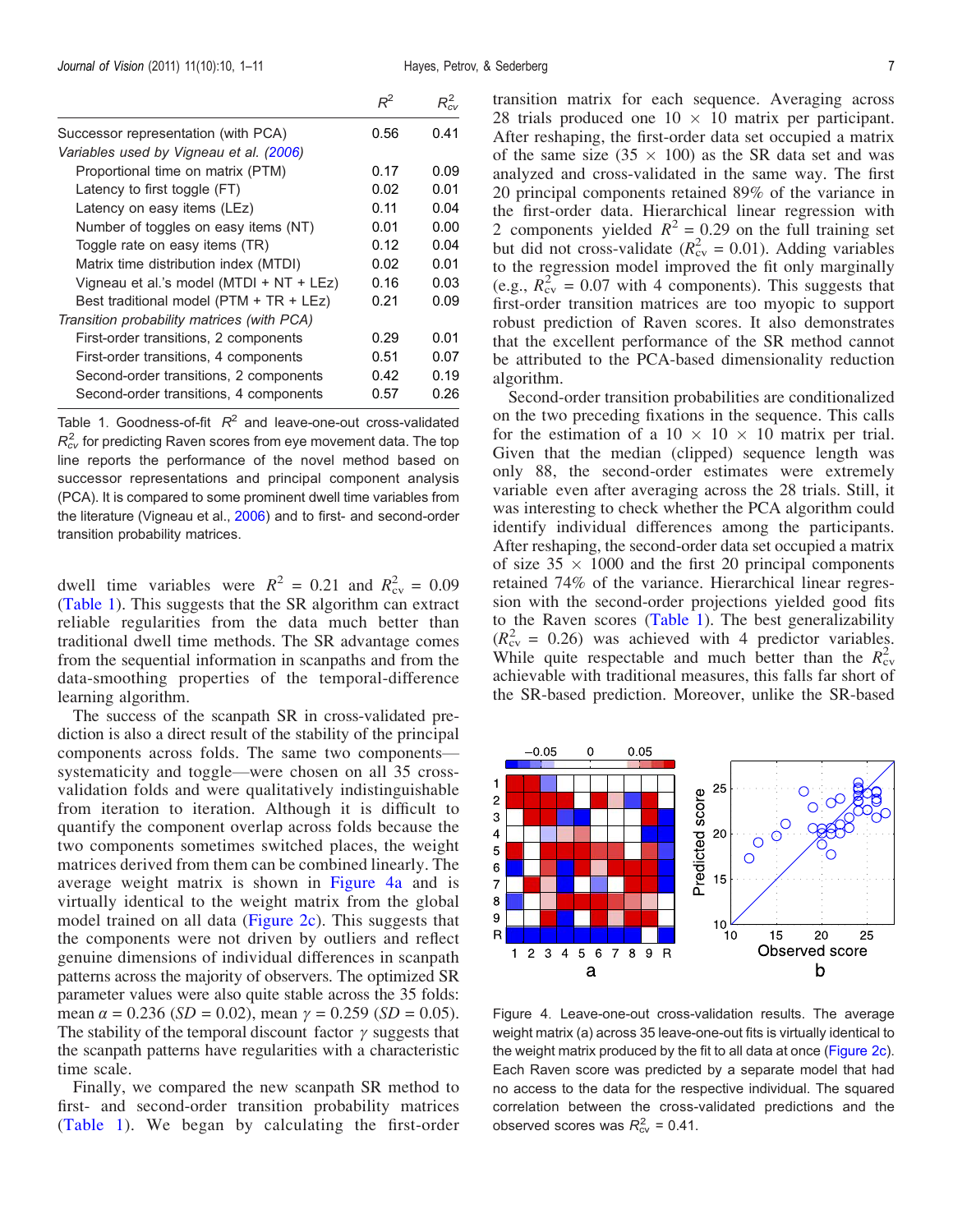components [\(Figure 2](#page-4-0)), the second-order components were extremely hard to visualize and interpret.

The transition-based results suggest two conclusions. First, a single-step event horizon cannot capture the statistical regularities in our data. A temporally extended analysis seems necessary. This explains why the second-order model performed better than the first-order one. The SR-based model performed the best, due in large part to its open-ended event horizon whose effective size was controlled adaptively by the  $\gamma$  parameter. The second conclusion is that the probability estimates need to be smoothed. There are not enough data to populate the matrices by simple counting, particularly in the secondorder case. This scarcity of data (rather than computational constraints) appears to be the limiting factor in scanpath analysis in general. The SR learning algorithm ([Equation 1\)](#page-2-0) updates a whole column of the matrix after each transition, thereby smoothing the estimates. Stated differently, each cell in the SR matrix aggregates a whole class of observations. For example, cell (1, 1) would be updated after observing any of the following subsequences: 121, 131, ..., 1R1; 1231, 1241, .... This reuses the data and reduces the variance of the estimates. This smoothing effect contributed to the stability of the SR components during leave-one-out cross-validation. By contrast, the first-order probability estimates were apparently noisier, and the PCA solution was unstable even though it involved matrices of the same shape estimated from the same data.

## General discussion

Our novel method of eye movement analysis, the scanpath successor representation (SR), produced new results in terms of both successful score prediction and insight into individual differences in problem solving strategies on Raven's Advanced Progressive Matrices. With this method, we were able to extract the underlying structure from complex patterns of sequential eye movements during geometric problem solving. These regularities allowed us to predict APM scores with unprecedented accuracy. More importantly, the principal component analysis of the successor representations produced components that were readily interpretable and consistent with earlier strategy findings.

The two components of the scanpath SRs that correlated strongly with the scores mapped clearly onto the two main processing strategies for multiple-choice matrix completion problems. The anti-toggle component ([Figure 2b\)](#page-4-0) replicated earlier reports of negative correlations between toggling and Raven scores (Bethell-Fox et al., [1984](#page-9-0); Carpenter, Just, & Shell, [1990;](#page-9-0) Vigneau et al., [2006](#page-10-0)). This qualitative agreement with established results validates the new SR-based method. Quantitatively, however, it goes a step further because it could predict a larger proportion of the variance compared to traditional measures such as the number of toggles or toggle rate. This suggests that the SR-based analysis provides a more sensitive measure of toggling and thus can better identify individuals who follow the response elimination strategy. This article did not address the question of whether response elimination is adopted at the beginning of a problem or only as a fallback strategy on difficult items. This question can be answered by analyzing the SR matrices for individual trials and/or contrasting the early and late portions of the fixation sequences within trials.

The systematicity component [\(Figure 2a\)](#page-4-0) is a novel finding and arguably provides the most detailed picture of Raven performance and strategic processing to date. This component demonstrates the importance of processing the problem matrix row by row. Within rows, there was also evidence that integrating cell information is more successful if it is attained by scanning adjacent cells  $(1\rightarrow 2, 2\rightarrow 3, 1)$  $3\rightarrow 2$ ) as opposed to skipping over cells  $(1\rightarrow 3, 4\rightarrow 6)$ . This suggests that row scanning (particularly adjacent cell scanning within rows) is more likely to generate relational insight, which conforms to previous findings that perceptual motor patterns can increase the likelihood of rule insight (Grant & Spivey, [2003;](#page-9-0) Thomas & Lleras, [2007\)](#page-10-0). This lends new support to the theory that successful Raven solvers use a constructive matching strategy and explicates some important aspects of this strategy.

We chose Raven's APM as the test bed for the novel scanpath SR method because decades of painstaking research have identified the two strategies most relevant for this domain (e.g., Bethell-Fox et al., [1984;](#page-9-0) Carpenter et al., [1990](#page-9-0); Snow, [1980](#page-10-0); Vigneau et al., [2006\)](#page-10-0). Thus, we knew what to expect and could validate the method against these established findings. Still, the method revealed previously unknown details about the constructive matching strategy. More importantly, armed with this powerful tool, we could have discovered these two strategies even if we had never read the Raven literature, simply by interpreting the component matrices in [Figure 2](#page-4-0). Note that these matrices were calculated in an entirely automated manner and reflect regularities in the data rather than the prior knowledge of the authors. Thus, the scanpath SR method promises to be a great tool for exploratory data analysis, with the potential for rapid discoveries in other domains.

The power of the scanpath SR stems from the fact that it extends the event horizon of sequential eye movements to extract temporally extended patterns. It will very likely prove useful in any complex task environment that has distinct areas of interest (statically or dynamically defined). This includes other abstract, rule-governed environments such as chess (Charness, Reingold, Pomplun, & Stampe, [2001\)](#page-9-0) or Tower of Hanoi (Patsenko & Altmann, [2010](#page-10-0)) but also practical applications such as identifying successful and unsuccessful strategies for landing a plane (Anders, [2001;](#page-8-0) Ottati, Hickox, & Richter, [1999](#page-10-0)), driving a car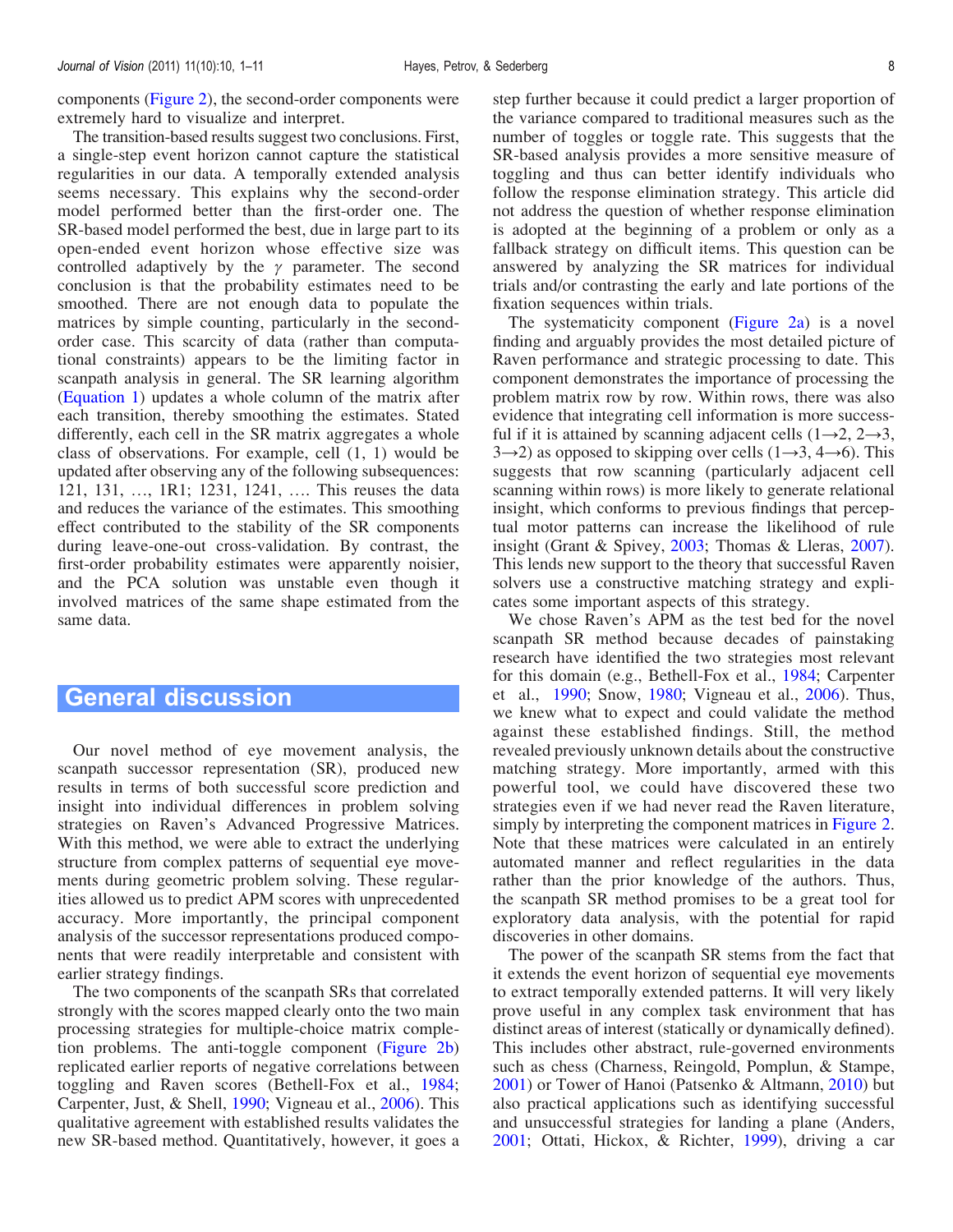<span id="page-8-0"></span>(Crundall, Underwood, & Chapman, [1998](#page-9-0)), or performing laparoscopic surgery (Nicolaou, James, Darzi, & Yang, [2004\)](#page-9-0).

# Appendix A

### Technical details and potential improvements

The successor representation was introduced to the reinforcement learning literature by Dayan ([1993\)](#page-9-0) and was developed by White ([1995\)](#page-10-0). The SR is essentially identical to the fundamental matrix in the theory of Markov chains (Kemeny & Snell, [1976](#page-9-0)). More recently, Gershman, Moore, Todd, Norman, and Sederberg [\(under](#page-9-0) [revision](#page-9-0)) identified a formal connection between the SR and an influential model of episodic and semantic memory, the Temporal Context Model (e.g., Howard & Kahana, [2002;](#page-9-0) Sederberg, Howard, & Kahana, [2008\)](#page-10-0).

We use a version of the successor representation that differs slightly from the standard definition (Dayan, [1993](#page-9-0); White,  $1995$ ). The difference is that, when visiting a state i, our version does not include this same visit in the total (temporally discounted) number of visits to i. Assuming a first-order Markov chain with transition probability matrix  $T$ , our SR matrix  $M$  is based on the power series:

$$
M = T + \gamma T^{2} + \gamma^{2} T^{3} + \dots = T(I - \gamma T)^{-1}.
$$
 (A1)

The standard definition (Dayan, [1993](#page-9-0); White, [1995](#page-10-0)) is based on the power series  $\mathbf{I} + \gamma \mathbf{T} + \gamma^2 \mathbf{T}^2 + \dots = (\mathbf{I} - \gamma \mathbf{T})^{-1}$ . To revert to the standard formulation of the SR learning algorithm, the term  $I_i$  in [Equation 1](#page-2-0) must be replaced by  $I_i$ . In the special case when  $\gamma = 0$ , our algorithm tracks the transition matrix  $T$  instead of the identity matrix  $I$ .

The proof that the temporal-difference learning algorithm in [Equation 1](#page-2-0) converges to the true successor representation  $M$  (White, [1995\)](#page-10-0) is a direct application of more general convergence proofs about  $TD(\lambda)$  learning in the reinforcement learning literature (Dayan, [1992](#page-9-0); Jaakkola, Jordan, & Singh, [1994](#page-9-0); Sutton, [1988](#page-10-0)). To ensure convergence, it is necessary to decrease the learning rate  $\alpha$  as the data accumulate. The technical conditions include

$$
\sum_{n=0}^{\infty} \alpha_n = \infty \quad \text{and} \quad \sum_{n=0}^{\infty} \alpha_n^2 < \infty,
$$
\n(A2)

where *n* is the number of observations (Dayan  $\&$ Sejnowski, [1993,](#page-9-0) cited in White, [1995\)](#page-10-0).

This indicates that the learning rate should be inversely related to the length of the data sequence. This in turn suggests a potential improvement of our eye-tracking analysis application. In the present article, we used a fixed

 $\alpha$  for all sequences regardless of length. It would be interesting to explore parameterizations that reduce the effective learning rate for longer sequences. The clipping of sequences longer than 100 fixations (described in the [Methods](#page-2-0) section) is a crude way of regularizing the sequence length. Our present results indicate that, even with a fixed learning rate, the learning algorithm can accommodate substantial variability in length. As mentioned earlier, this is a major advantage over string-editing methods for comparing scanpaths. Varying the learning rate as a function of sequence length will provide additional robustness and reduce the variance of the estimates. This is a promising topic for future research.

Another promising possibility is to improve the feature selection algorithm. Independent Component Analysis (ICA; Stone, [2004\)](#page-10-0) may be better suited for eye-tracking applications than PCA because it relaxes the orthogonality constraint on the components. The SR matrices that correspond to psychologically relevant strategies are not necessarily orthogonal.

## Acknowledgments

The authors thank James Todd and Vladimir Sloutsky for valuable suggestions on the manuscript.

Commercial relationships: none. Corresponding author: Alexander A. Petrov. Email: apetrov@alexpetrov.com. Address: Department of Psychology, 200B Lazenby Hall, Ohio State University, Columbus, OH 43210, USA.

## **Footnotes**

<sup>1</sup>There was a significant practice effect within subjects, but it did not interact significantly with the betweensubject manipulation. The posttest score was 1.5 points higher on average than the pretest score  $(t(34) = 3.48$ ,  $p \le 0.001$ ), replicating published results (Bors & Vigneau, [2003;](#page-9-0) Denney & Heidrich, [1990\)](#page-9-0).

<sup>2</sup>The mean scores (and  $SDs$ ) for the two 14-item subsets were  $10.7$   $(2.8)$  and  $11.2$   $(1.8)$ . The subsets were counterbalanced across the first ( $M = 10.2$ ,  $SD = 2.5$ ) and second  $(M = 11.7, SD = 2.0)$  sessions.

### References

Anders, G. (2001). Pilot's attention allocation during approach and landing: Eye- and head-tracking research in an A330 full flight simulator. In R. Jensen (Ed.),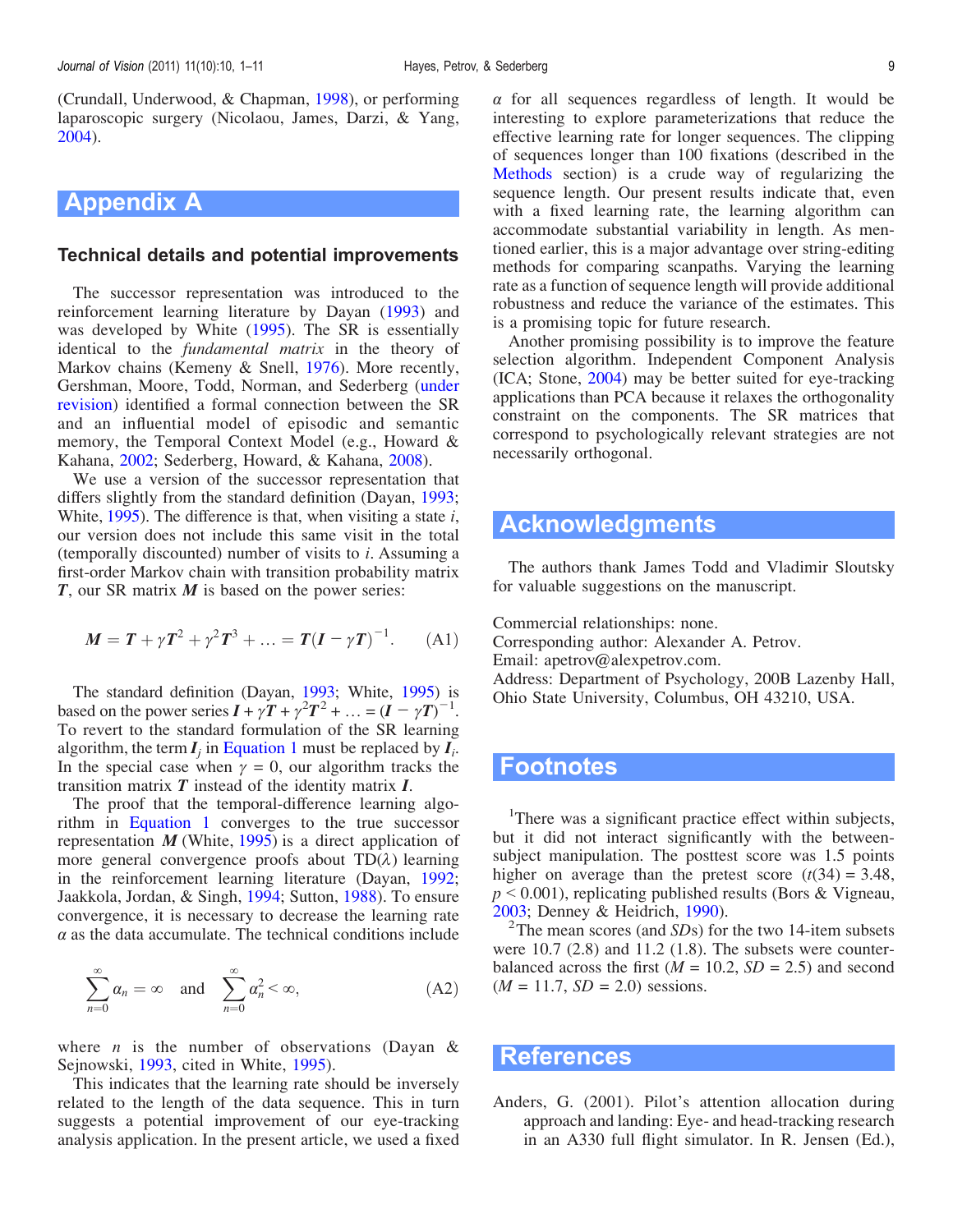<span id="page-9-0"></span>Proceedings of the 11th International Symposium on Aviation Psychology (pp. 1–6). Mahwah, NJ: Lawrence Erlbaum Associates.

- Bethell-Fox, C. E., Lohman, D. F., & Snow, R. E. (1984). Adaptive reasoning: Componential and eye movement analysis of geometric analogy performance. Intelligence, 8, 205–238.
- Bors, D. A., & Vigneau, F. (2003). The effect of practice on Raven's advanced progressive matrices. Learning and Individual Differences, 13, 291–312.
- Brandt, S. A., & Stark, L. W. (1997). Spontaneous eye movements during visual imagery reflect the content of the visual scene. Journal of Cognitive Neuroscience, 9, 27–38.
- Brouwers, S. A., Van de Viver, F. J. R., & Van Hemert, D. A. (2009). Variation in Raven's progressive matrices scores across time and place. Learning and Individual Differences, 19, 330–338.
- Buswell, G. T. (1935). How people look at pictures. Chicago: University of Chicago Press.
- Cagli, R. C., Coraggio, P., Napoletano, P., & Boccignone, G. (2008). What the draughtsman's hand tells the draughtsman's eye: A sensorimotor account of drawing. International Journal of Pattern Recognition and Artificial Intelligence, 22, 1015–1029.
- Carpenter, P. A., Just, M. A., & Shell, P. (1990). What one intelligence test measures: A theoretical account of the processing in the Raven Progressive Matrices test. Psychological Review, 97, 404–431.
- Charness, N., Reingold, E. M., Pomplun, M., & Stampe, D. M. (2001). The perceptual aspect of skilled performance in chess: Evidence from eye movements. Memory and Cognition, 29, 1146–1152.
- Crundall, D. E., Underwood, G., & Chapman, P. R. (1998). How much do novice drivers see? The effects of demand on visual search strategies in novice and experienced drivers. In G. Underwood (Ed.), Eye guidance in reading and scene perception (pp. 395–418). Amsterdam, The Netherlands: Elsevier.
- Dayan, P. (1992). The convergence of  $TD(\lambda)$  for general  $\lambda$ . Machine Learning, 8, 341–362.
- Dayan, P. (1993). Improving generalization for temporal difference learning: The successor representation. Neural Computation, 5, 613–624.
- Dayan, P., & Sejnowski, T. J. (1993).  $TD(\lambda)$  converges with probability 1 (Tech. Rep.). San Diego, CA: CNL, The Salk Institute.
- Denney, N. W., & Heidrich, S. M. (1990). Training effects on Raven's progressive matrices in young, middle-aged, and elderly adults. Psychology and Aging, 5, 144–145.
- Ellis, S. R., & Stark, L. (1986). Statistical dependency in visual scanning. Human Factors, 28, 421–438.
- Ericsson, K. A., & Simon, H. A. (1993). Protocol analysis: Verbal reports as data (Rev. ed.). Cambridge, MA: MIT Press.
- Eslinger, P. J., Blair, C., Wang, J. L., Lipovsky, B., Realmuto, J., Baker, D., et al. (2009). Developmental shifts in fMRI activations during visuospatial relational reasoning. Brain and Cognition, 69, 1136–1149.
- Everitt, B. S., & Dunn, G. (2001). Applied multivariate analysis. New York: Oxford University Press.
- Findlay, J. M., & Gilchrist, I. D. (2003). Active vision: The psychology of looking and seeing. Oxford, UK: Oxford University Press.
- Gershman, S. J., Moore, C. D., Todd, M. T., Norman, K. A., & Sederberg, P. B. (under revision). The successor representation and temporal context.
- Grant, E. R., & Spivey, M. J. (2003). Eye movements and problem solving: Guiding attention guides thought. Psychological Science, 14, 462–466.
- Gray, J. R., Chabris, C. F., & Braver, T. S. (2003). Neural mechanisms of general fluid intelligence. Nature Neuroscience, 6, 316–322.
- Haykin, S. (2009). Neural networks and learning machines (3rd ed.). New York: Prentice Hall.
- Howard, M. W., & Kahana, M. J. (2002). A distributed representation of temporal context. Journal of Mathematical Psychology, 46, 269–299.
- Jaakkola, T., Jordan, M. I., & Singh, S. P. (1994). On the convergence of stochastic iterative dynamic programming algorithms. Neural Computation, 6, 1185-1201.
- Jansen, A. R., Marriott, K., & Yelland, G. W. (2007). Parsing of algebraic expressions by experienced users of mathematics. European Journal of Cognitive Psychology, 19, 286–320.
- Just, M. A., & Carpenter, P. A. (1985). Cognitive coordinate systems: Accounts of mental rotation and individual differences in spatial ability. Psychological Review, 92, 137–172.
- Kemeny, J. G., & Snell, J. L. (1976). Finite Markov chains. New York: Springer.
- Matzen, L. E., Benz, Z. O., Dixon, K. R., Posey, J., Kroger, J. K., & Speed, A. E. (2010). Recreating Raven's: Software for systematically generating large numbers of Raven-like matrix problems with normed properties. Behavioral Research Methods, 42, 525–541.
- Myers, C. W., & Schoelles, M. J. (2005). ProtoMatch: A tool for analyzing high-density, sequential eye gaze and cursor protocols. Behavior Research Methods, 37, 256–270.
- Nicolaou, M., James, A., Darzi, A., & Yang, G.-Z. (2004). A study of saccade transition for attention segregation and task strategy in laparoscopic surgery.